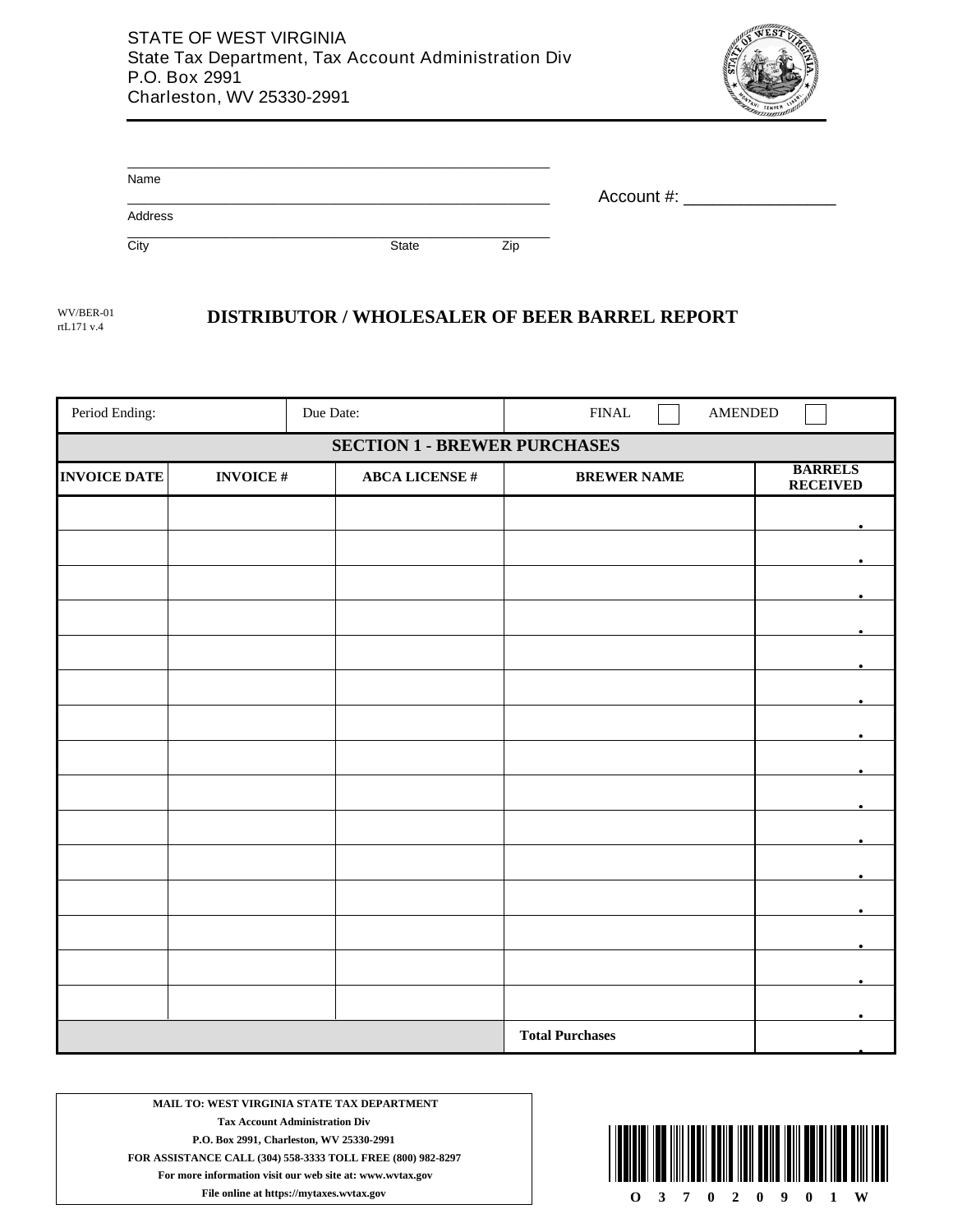| <b>SECTION 2 - TRANSFERS IN (DISTRIBUTOR)</b> |                 |                                                |                    |                                |  |  |
|-----------------------------------------------|-----------------|------------------------------------------------|--------------------|--------------------------------|--|--|
| <b>INVOICE DATE</b>                           | <b>INVOICE#</b> | <b>ABCA LICENSE#</b>                           | <b>BREWER NAME</b> | <b>TOTAL</b><br><b>BARRELS</b> |  |  |
|                                               |                 |                                                |                    |                                |  |  |
|                                               |                 |                                                |                    |                                |  |  |
|                                               |                 |                                                |                    |                                |  |  |
|                                               |                 |                                                |                    |                                |  |  |
|                                               |                 |                                                |                    |                                |  |  |
|                                               |                 |                                                |                    |                                |  |  |
|                                               |                 |                                                |                    |                                |  |  |
|                                               |                 |                                                |                    |                                |  |  |
|                                               |                 |                                                |                    |                                |  |  |
|                                               |                 | <b>SECTION 3 - TRANSFERS OUT (DISTRIBUTOR)</b> |                    |                                |  |  |
| <b>INVOICE DATE</b>                           | <b>INVOICE#</b> | <b>ABCA LICENSE #</b>                          | <b>BREWER NAME</b> | <b>TOTAL</b><br><b>BARRELS</b> |  |  |
|                                               |                 |                                                |                    |                                |  |  |
|                                               |                 |                                                |                    |                                |  |  |
|                                               |                 |                                                |                    |                                |  |  |
|                                               |                 |                                                |                    |                                |  |  |
|                                               |                 |                                                |                    |                                |  |  |
|                                               |                 |                                                |                    |                                |  |  |
|                                               |                 |                                                |                    |                                |  |  |
|                                               |                 |                                                |                    |                                |  |  |
|                                               |                 |                                                |                    |                                |  |  |

| <b>Sign Your Return</b>                                                                                                                                                                         |                                    |                  |        |  |  |  |
|-------------------------------------------------------------------------------------------------------------------------------------------------------------------------------------------------|------------------------------------|------------------|--------|--|--|--|
| Under penalties of perjury, I declare that I have examined this return (including accompanying schedules and statements) and to the<br>best of my knowledge and belief it is true and complete. |                                    |                  |        |  |  |  |
| (Signature of Taxpayer)                                                                                                                                                                         | (Name of Taxpayer - Type or Print) | (Title)          | (Date) |  |  |  |
| (Person to Contact Concerning this Return)                                                                                                                                                      | (Telephone Number)                 | (E-mail Address) |        |  |  |  |
| (Signature of preparer other than taxpayer)                                                                                                                                                     | (Address)                          | (Date)           |        |  |  |  |